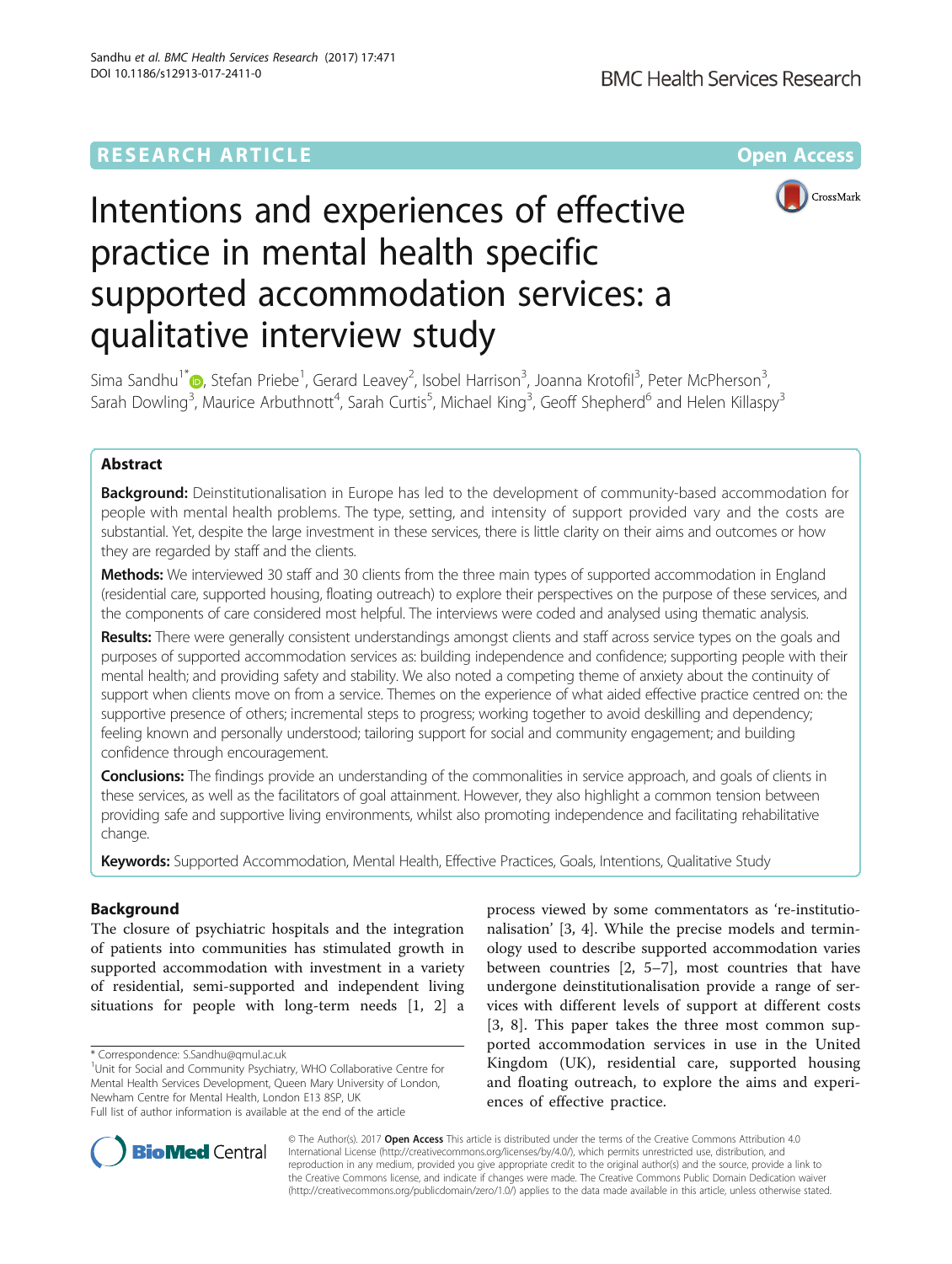Adequate housing and support with activities of daily living are crucial to maintaining rehabilitation and reducing disability for adults with mental health problems [[9](#page-11-0)–[11\]](#page-11-0). Furthermore, housing problems can contribute to relapse and further hospital admissions [[10, 12](#page-11-0)]. Therefore, accommodation services form an integral component of a whole system rehabilitation pathway for adults with mental health problems [[13\]](#page-11-0). However, less is known about what these services aim to do, and what they actually do in terms of supporting clients to progress [[14, 15\]](#page-11-0), with variability noted in service provision, differential improvement in social functioning and low rates of discharge [[16](#page-11-0), [17\]](#page-11-0). An understanding is needed on what works for clients in supported accommodation and if all of the goals of these services translate into practice. Whether different models of support actually enable progress towards greater independence.

As part of the rehabilitation pathway in the UK, clients are expected to move through these various forms of supported accommodation. It is estimated that around 60,000 people with complex mental health needs access government funded specialist supported accommodation services in England at significant cost [\[18](#page-11-0)–[20\]](#page-12-0). Clients are expected to develop skills and confidence, transitioning from higher support services to lower support, with the eventual aim of managing a tenancy with minimal or no support [\[13](#page-11-0)]. Despite their importance and cost to the taxpayer, there is scant evidence about the various forms of supported accommodation and how effective they are in aiding this transition. A recent geographically representative survey of over 150 supported accommodation services in England, indicated few differences between services in client characteristics or in the support provided by staff with personal care and activities of daily living [\[15\]](#page-11-0).

An in-depth approach is required to understand the identified gap in what service providers and users think residential care, supported housing and floating outreach are meant to be doing, and how effective they are in doing this [[21](#page-12-0)]. If models of supported accommodation have a similar client base and provide similar support, what are the components that enable change and progression to independence? We conducted qualitative interviews to facilitate an understanding of the goals and mechanisms that support change and progress through lived examples. Although not representative of the entire population, a qualitative approach permitted exploration of staff and clients' potentially differing views on the purpose and experience of supported accommodation services through two related research questions: What are the goals and purpose of supported accommodation services? What factors promote effective practice in supported accommodation services?

# Method

# Setting

This study was conducted in England and included the three main types of mental health supported accommodation: residential care, supported housing and floating outreach services [\[15](#page-11-0)]. Residential care homes are staffed 24 h a day, seven days a week, with a high level of support provided, including meals, cleaning, personal care and supervision with medication. Clients share communal facilities and placements tend not to be time-limited, although clients can be supported to transition to more independent settings. Supported housing services can be provided as shared or individual tenancies with staff onsite available most of the day (up to 24 h). Placements are usually time-limited, with services supporting clients to gain skills needed to move to a more independent living situation. Floating outreach services provide staff visiting clients living in time-unlimited independent tenancies. Staff support clients emotionally and assist them to take on more and more responsibility to manage practical tasks (shopping, cooking, cleaning, budgeting, etc.), with the aim of being able to reduce and stop visiting staff support over time [\[15](#page-11-0)].

## Sampling and recruitment

The study sample was recruited from clients participating in a national survey of supported accommodation services in England. This qualitative study and the national survey were part of a five year programme of research funded by the National Institute for Health Research (NIHR, RP-PG-0610-10,097) on the Quality and Effectiveness of Supported Tenancies for people with mental health problems (the QuEST study). The services that participated in this survey were selected from a nationally representative sample of 14 Local Authority areas across England. The areas were systematically sampled, based on their ranking on an index score that combined measures of: local mental health morbidity; social deprivation; level of urbanicity; provision of community mental health care; provision of residential care; mental health care spend; and housing demand [[22](#page-12-0)]. Services from each of the three main supported accommodation service types were approached to participate in this qualitative component of the QuEST study by contacting the first service in each area of each service type recruited to the national survey. Where a particular service type was not represented in an area, or the one service of that particular type declined to participate in the survey, we recruited a service from the next area by ascending index rank score. From the 14 areas sampled in the survey, 11 areas spanning the index were represented in the qualitative component. From these 11 areas, 10 staff and 10 clients were recruited from each of three service types to participate in the interviews.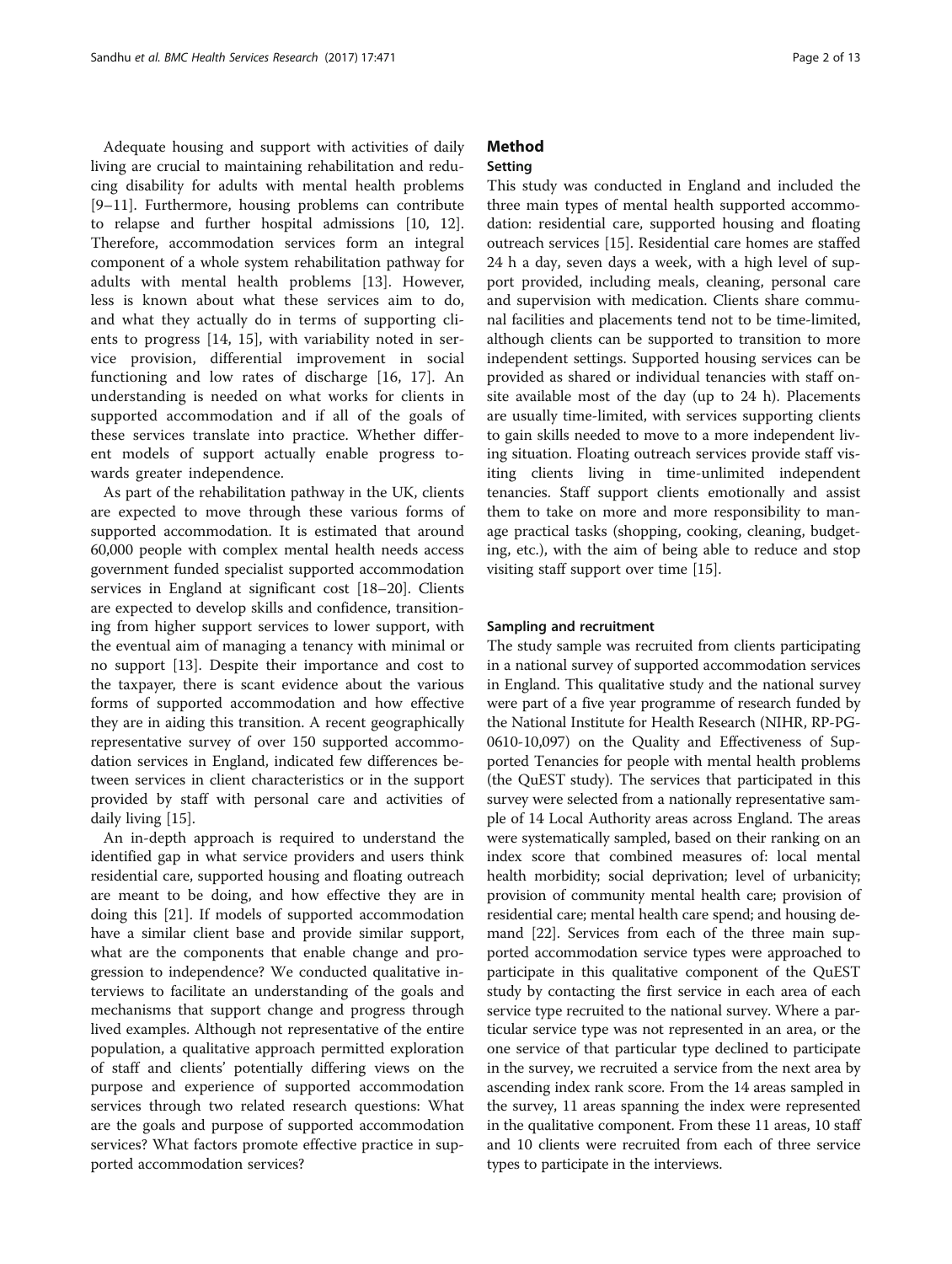We purposively sampled the 30 clients based on age, gender, service type and length of stay in the service. Service managers provided demographic summarises of the client base and staff within their service, based on this information and knowledge of previously recruited participants to the service type, researchers stratified this information and aimed to recruit subsequent participant types that were not currently represented in the sample. In addition, the 30 staff members were recruited to ensure variation in seniority and experience. We aimed to recruit approximately 15 service managers and 15 support staff from across the three service types.

The researchers aimed to recruit an equal gender split by service type where possible (some services were exclusively, or majority, male or female in composition). Researchers purposively approached 30 staff members to capture variation in seniority and experience, researchers also attempted to recruit approximately half of the staff from the managers in these services, and the remaining half from direct care and support staff.

#### Data collection and analysis

The researchers invited staff and clients to be interviewed between October 2013 and July 2014. Potential participants were given an information sheet outlining the study, and were informed that the interview would involve questions about their experiences and views of working or living in supported accommodation services accordingly. Those who verbally agreed to participate were contacted by the researcher to set up the date, time and location (usually a private meeting room in the service, or the client's room/flat) to gain written consent and to conduct the interview.

Topic guides (for staff and clients) were developed by members of the QuEST project management group (comprising all co-authors), the QuEST service user reference group, and the researchers conducting the interviews (SS, IH, JK & PM). The topic guides covered four areas: i) purpose and aims of the service, ii) positive aspects of the service, iii) negative aspects of the service, and iv) facilitators and barriers to progressing towards more independent living. We explored the experiences, preferences and views of the participants using specific questions; flexible prompts and probes were used to obtain more in-depth responses. Participants were asked to give examples and/ or further explain their experiences, significant events and critical issues that could have a bearing on the goals or effectiveness of a supported accommodation service.

The research team aimed to approach data collection and analysis without a priori hypotheses or to test a particular theory. We attempted to cultivate an approach of 'mindful inquiry' to note, accept and transcend the influence of our own professional and experiential views and experiences on the interviews process, interpretation and analysis [[23\]](#page-12-0). In terms of methodological approach, we took a critical realist approach to data collection and analysis, viewing participants' talk as grounded in reality, but with an awareness of the influence of our subjectivity in the interpretation process of the analysis, as well as the social context of the interview [[24](#page-12-0)].

The interviews were transcribed and anonymised prior to being entered into NVivo 10 software [[25](#page-12-0)] for data management and coding. Transcripts were subsequently subjected to inductive semantic thematic analysis [\[26](#page-12-0)]. Transcripts were read and re-read for familiarisation. The main research questions formed the basis for the initial coding frame. To capture chronologies, critical events and the comparative perspectives between service types and participant groups, coding was based on the search for patterns, such as similar and different occurrences and processes. We also noted any attributions or explanations for these. Coding was iterative to ensure that important points in the transcripts were recognised and encoded to describe and organise observations prior to interpretation [\[27, 28](#page-12-0)]. The transcripts were initially coded by one researcher, with a second checking the consistency and credibility of interpretations for a random selection of 20% of the coded interviews.

Conceptually similar codes were grouped to form categories, which were then grouped to form candidate themes. The analytic process for generating candidate themes was collaborative and involved discussions between the lead investigators (HK, GL and SP) and the researchers (IH, JK, PM and SS) to identify tentative categories and themes that were consistent between clients and staff across the service settings. We used acknowledged guidelines for establishing reliability and validity in qualitative research [\[29, 30](#page-12-0)], with potential themes assessed for credibility, applicability, constancy and confirmability in relation to the transcripts and research questions. Interpretation of the themes was monitored by the QuEST project management group and service user reference group. For quality assurance, the conduct of the study and reporting of the results was in line with the consolidated criteria for reporting qualitative research (COREQ) [[31](#page-12-0)]. The finalised thematic structure, with interpretation of the themes and supporting quotations, is presented in the results.

# Results

# Participants

Main participant characteristics by the three service types are presented in Table [1](#page-3-0). Thirty clients were interviewed with a mean age of 40 years, slightly more were male ( $n = 17$ ). Client duration of stay in the current supported accommodation service ranged from three months to 14 years, with a mean of three years and four months. Eighteen support workers (60%) and 12 service managers (40%) participated in the staff interviews. Most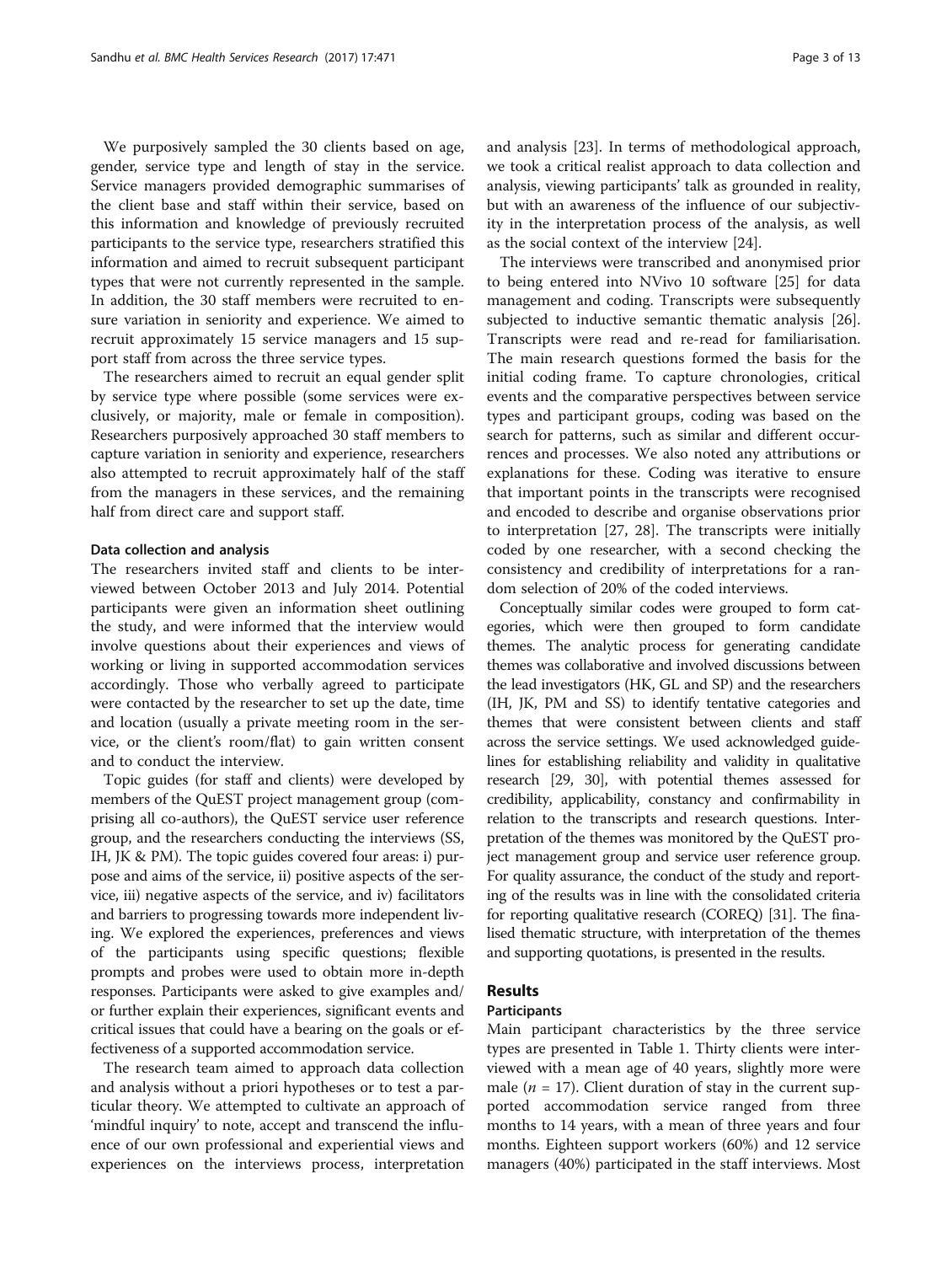|                                                                           | Mean (s.d.)/n by service type |                        |                     |                     |  |
|---------------------------------------------------------------------------|-------------------------------|------------------------|---------------------|---------------------|--|
| Characteristics                                                           | Residential Care              | Supported Housing      | Floating Outreach   | All Services        |  |
| Clients                                                                   | $n = 10$                      | $n = 10$               | $n = 10$            | $n = 30$            |  |
| Mean age                                                                  | 45.4 (16.3)                   | 33.8 (9.3)             | 39.8 (13.3)         | 39.7 (13.7)         |  |
| Male                                                                      | 6                             | 5                      | 6                   | 17                  |  |
| Female                                                                    | $\overline{4}$                | 5                      | $\overline{4}$      | 13                  |  |
| Mean years in current accommodation<br>service                            | 3.7(3.9)                      | 4.2(4.5)               | 2.1(1.2)            | 3.3(3.5)            |  |
| Range                                                                     | 3 months $-14$ years          | 8 months $-11.5$ years | 7 months $-4$ years | 3 months - 14 years |  |
| Previous accommodation situation                                          |                               |                        |                     |                     |  |
| Inpatient Rehabilitation Unit                                             | 0                             | $\overline{2}$         | $\mathbf{0}$        | 2                   |  |
| Community Rehabilitation Unit                                             | 2                             | $\Omega$               | $\Omega$            | $\overline{2}$      |  |
| Residential Care Home                                                     | $\mathbf{1}$                  | 1                      | $\circ$             | 2                   |  |
| Supported Housing (staffed 24 h)                                          | $\mathbf{0}$                  | $\Omega$               | 3                   | 3                   |  |
| Supported Housing (staffed <24 h)                                         | 3                             | $\mathbf{1}$           | 2                   | 6                   |  |
| Temporary Accommodation (e.g. bed<br>and breakfast, night shelter/hostel) | $\mathbf{1}$                  | $\mathbf{1}$           | $\Omega$            | $\overline{2}$      |  |
| Rented Property                                                           | $\mathbf 0$                   | $\mathbf{1}$           | 3                   | $\overline{4}$      |  |
| Family Home                                                               | 3                             | $\overline{4}$         | $\overline{2}$      | 9                   |  |
| Staff                                                                     | $n = 10$                      | $n = 10$               | $n = 10$            | $n = 30$            |  |
| Mean age                                                                  | 52 (11.2)                     | 39.5 (12.5)            | 43.6 (10.3)         | 45.0 (12.2)         |  |
| Male                                                                      | 5                             | 2                      | 5                   | 12                  |  |
| Female                                                                    | 5                             | 8                      | 5                   | 18                  |  |
| Manager/Deputy Manager                                                    | 5                             | 3                      | $\overline{4}$      | 12                  |  |
| Support Worker                                                            | 5                             | $\overline{7}$         | 6                   | 18                  |  |
| Mean years working in the service                                         | 8.2(8.1)                      | 6.3(6.4)               | 4.9(4.7)            | 6.5(6.5)            |  |
| Range                                                                     | 3 months - 22 years           | 8 months - 20 years    | 7 months - 14 years | 3 months - 22 years |  |
| Service                                                                   | $n = 10$                      | $n = 10$               | $n = 10$            | $n = 30$            |  |
| Mean number of clients in service                                         | 14.4(5.1)                     | 13.9 (6.9)             | 29.8 (15.5)         | 19.4 (12.4)         |  |
| Mean number of staff in service                                           | 15.4(9.5)                     | 9.6(9.1)               | 6.9(6)              | 10.6(8.8)           |  |

<span id="page-3-0"></span>Table 1 Client, staff and service characteristics by supported accommodation service type

were female ( $n = 18, 60\%$ ), with a mean age of 45 years and a mean duration of working in the supported accommodation service of six and a half years (range of 3 months to 22 years). Staff in all three service types also tended to use the term 'client' most frequently in reference to those they supported in their service. For this reason, the reporting of the themes has adopted the term 'client' to adequately reflect the consistent terminology in these settings. The duration of the interviews lasted between 16 and 63 min.

# The goals and purposes of supported accommodation

Four related themes captured staff and clients' views of the purpose and goals of supported accommodation services: building independence; building confidence; supporting people with their mental health; and providing safety and

stability. However, these themes contrasted with a fifth theme regarding anxiety about the continuity of support when a client moves on from a service. Staff tended to have greater clarity across the service types on what the purpose of the service was for, than the clients did. The frequency of these themes amongst the staff and clients is presented in Table [2,](#page-4-0) and by service type in Table [3](#page-4-0).

# Building independence

Building the capacity for independent living in the community was the predominant goal discussed by service staff and clients. Supported accommodation staff were viewed as standby support for the client, guiding clients through practical experiences to gain independence, a role differentiated from that of other mental health service staff; where staff are analogous to 'life coaches', and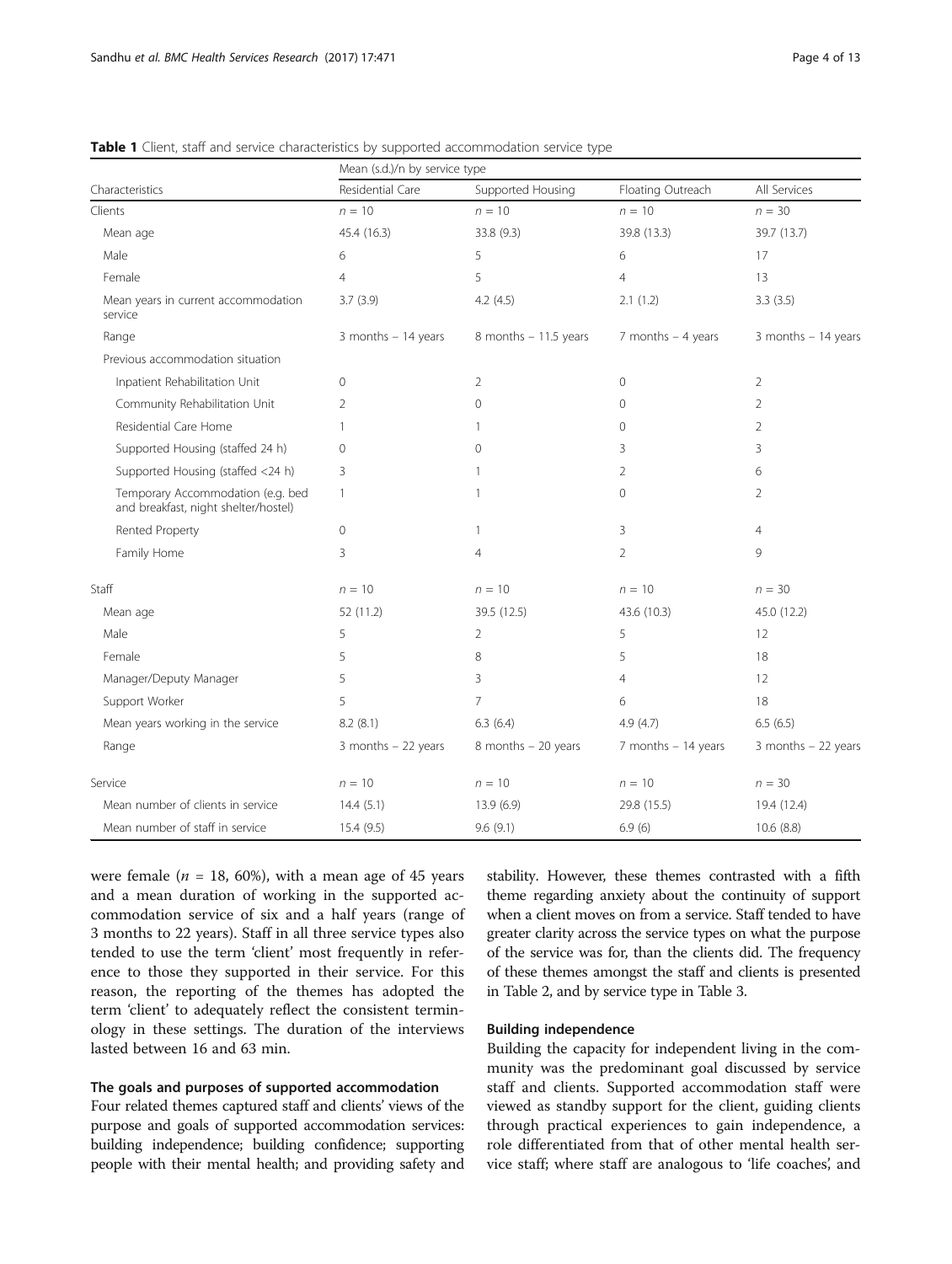# <span id="page-4-0"></span>Table 2 Frequency of themes by participants

|                                                                 | Participants |       |       |
|-----------------------------------------------------------------|--------------|-------|-------|
| Theme                                                           | Clients      | Staff | Total |
| Goals and purposes of support accommodation                     | 30           | 30    | 60    |
| Building independence                                           | 24           | 30    | 54    |
| Supporting people with their mental health                      | 15           | 18    | 33    |
| Providing safety and stability                                  | 6            | 15    | 22    |
| <b>Building Confidence</b>                                      | 9            | 12    | 21    |
| Competing theme - Anxiety about the continuity<br>of support    | 23           | 18    | 41    |
| Helps and aids effective practice in supported<br>accommodation | 30           | 30    | 60    |
| The supportive presence of others                               | 25           | 30    | 55    |
| Incremental steps                                               | 26           | 29    | 55    |
| Working together to avoid deskilling and<br>dependency          | 28           | 27    | 55    |
| Feeling known and personally understood                         | 23           | 26    | 49    |
| Tailored support for social and community<br>engagement         | 26           | 17    | 43    |
| Building confidence through encouragement                       | 8            | 27    | 35    |

| Table 3 Frequency of themes by participant's service type |  |  |
|-----------------------------------------------------------|--|--|
|-----------------------------------------------------------|--|--|

|                                                                 | Participant's Service Type |                      |                      |  |
|-----------------------------------------------------------------|----------------------------|----------------------|----------------------|--|
| Theme                                                           | Residential<br>Care        | Supported<br>Housing | Floating<br>Outreach |  |
| Goals and purposes of support<br>accommodation                  | 30                         | 30                   | 60                   |  |
| Building independence                                           | 19                         | 15                   | 20                   |  |
| Supporting people with their<br>mental health                   | 8                          | 13                   | 12                   |  |
| Providing safety and stability                                  | 8                          | 6                    | 8                    |  |
| <b>Building Confidence</b>                                      | 8                          | $\overline{4}$       | 9                    |  |
| Competing theme - Anxiety about<br>the continuity of support    | 14                         | 12                   | 15                   |  |
| Helps and aids effective practice<br>in supported accommodation | 30                         | 30                   | 60                   |  |
| The supportive presence of others                               | 20                         | 19                   | 16                   |  |
| Incremental steps                                               | 18                         | 19                   | 18                   |  |
| Working together to avoid<br>deskilling and dependency          | 19                         | 17                   | 19                   |  |
| Feeling known and personally<br>understood                      | 19                         | 13                   | 17                   |  |
| Tailored support for social and<br>community engagement         | 16                         | 15                   | 12                   |  |
| Building confidence through<br>encouragement                    | 10                         | 12                   | 13                   |  |

the support is metaphorically similar to a 'crutch' or 'stepping stone'.

"We don't treat people, but we are more like life coaches now. We have kind of….our main role is to help people to maintain their independence, maintain their tenancies, stay in their own home basically." (manager floating outreach s.01).

"…a place where there's support, somewhere where I could get back on my feet, which is actually what this place is, you know, based on. It's like a kind of stepping stone, you know what I mean?" (client residential care s.03)

Staff in all service types acknowledged the limitation of viewing greater independence as equating to a move to more independent accommodation. Thus, building independence was determined by the individual capacity and needs of the client; helping individual clients to progress their lives in a holistic way. Building independence was variously interpreted as clients becoming less reliant on services through the accomplishment of everyday tasks and maintaining their home or, more ambitiously, developing the client's personal interests and goals beyond accommodation.

"…we've got some clients here that we would imagine maybe in two years' time they'd be able to live either in a minimum support setting; with a view to their moving to independent. Whereas there's other people here that they would…you know, that is probably not within their reach, for various reasons. So that is… you know, then our job is to work with them to find out what their likes or dislikes are, what they need to [do], to have a good quality of life and independence really." (manager residential care s.67)

A strongly expressed desire for clients in floating outreach services was the pursuit of 'normalisation', that is, to have the same experiences as other people.

"I never thought about it, but it will be great if I became normal like everyone else – could manage everything I want to do, could go like find a job and do some work and feel like everyone else – you know? I wish to one day become like that so I could live independently; I'd really love that – you know? And then become like normal: have a car, have a house or girlfriend or anything you know? Be like everyone else. " (client floating outreach s.40)

# Building confidence

Another goal of the services was that of building confidence. Clients reported an inability to cope or to do things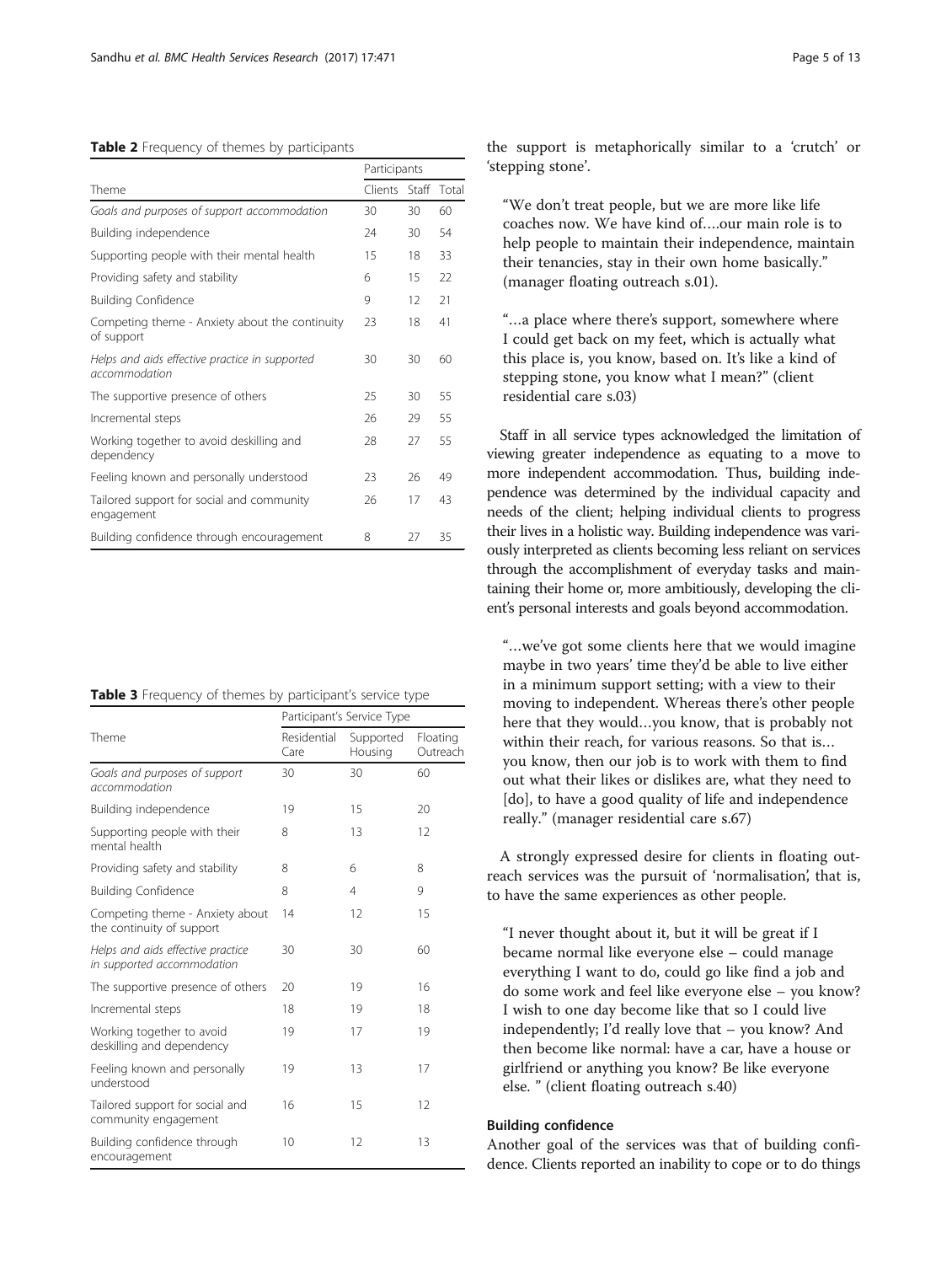they once could, often attributed to a lack or loss of confidence. Services were perceived as supporting clients to gain competence in a particular domain in order to help them to build confidence in themselves and their capabilities. Regaining confidence was considered crucial to skill acquisition and a prerequisite to mobilise clients to access their full potential. There was a difference by service type in terms of the importance placed on building confidence as a purpose of the service. Staff and clients in supported housing were less likely to perceive this as a goal of the service (see Table [3](#page-4-0)) than those in the other service types.

"Well I'm getting my confidence back, 'cos I haven't had my confidence for a long while, and I'm getting more respectful towards people and I'm starting to see life in a different way now…." (client residential care s.17)

"I think in the main what it does is it helps develop their feelings of confidence about being able to deal with situations that may not be terrifically familiar, or by which they feel quite threatened, so that they learn how to do it in a more measured way so the confidence comes up, and the next time a similar situation comes around I can say well look, do you remember what we did last time?" (support worker floating outreach s.92)

## Supporting people with their mental health

Staff and clients alike agreed that an integral element of supported accommodation was to promote and support the mental health of the clients through addressing their daily living and social needs. For example, assisting a client with an activity they were concerned about, in order to reduce their anxiety and prevent deteriorating mental health. This view of bolstering mental health was generally couched in social interaction and engagement terms rather than medical intervention. Addressing problems or issues identified in the client's social environment that impact on their mental health.

"Now, if there are four things that are from a social perspective – if you like, that have an impact on someone's mental health, if you take those away then you're looking at…I suppose better mental health. So I would focus on that. The clinical stuff…there are nurses and people and doctors that will look after that element." (manager floating outreach s.56)

Staff and some clients openly stated that they were living in the supported accommodation because of their mental health and the impact this was having on them personally or people close to them. For other clients, it was only after they had moved into supported accommodation that they realised why they were there, feeling that they had little or no involvement in the decision prior to the move. It was not until they began to receive services that they gained a better understanding of the purpose in terms of specifically supporting them with their mental health and associated problems.

"I still kind of wasn't very well – mentally I mean – and they said oh, we decided that, you need to go into a Home. So I thought they meant elderly people. So I was sat there like: 'Do you want me to go into an elderly person's home?' Then they said no, the mental health places. So I kind of…because I'd been independent – living with friends and stuff – at first I didn't really get it, and then obviously I didn't…wasn't very happy but when I came here, obviously yeah, I realised that now it was the right decision, and that I did need the support." (client supported housing s.98)

Staff and clients in residential care were least likely to mention supporting people with their mental health as the purpose of the service, with residential care services more often managing debilitating physical health conditions that required personal care or supervision. In these cases the mental health needs became secondary.

## Providing safety and stability

Providing safety and stability through structured support was regarded as a goal by half of the staff interviewed, and a quarter of the clients. The service was viewed as providing a safe and stable living environment in which to monitor and reduce risks. Thus, both sets of participants acknowledged the need for services to provide emotional reassurance and formal risk management, but staff were considerably more likely to mention safety and stability as a goal of the service than clients were to perceive it as such. The purpose of the service was considered as a 'safety net' providing a reliable support network for the client, across all service types.

"I kept like moving around all the time, or like I didn't…I don't really get on very well with shared accommodation – and that's kind of a lot of the accommodation I was in. So it was basically I needed somewhere stable." (client supported housing s.52)

"…purpose like of this service I think is for safety, security so it's that basic…that's what if you ask any of [th]em, that's what they say straight away – is that they feel safe and secure. And somebody who cares. Basically, well it's giving them reassurance that, when they do go out  $-$  I'm thinking of [*client*], when he does go out, that nobody's trying to hurt him. Just that reassurance that he will be safe, and if he does have any problems all he's got to do is come back to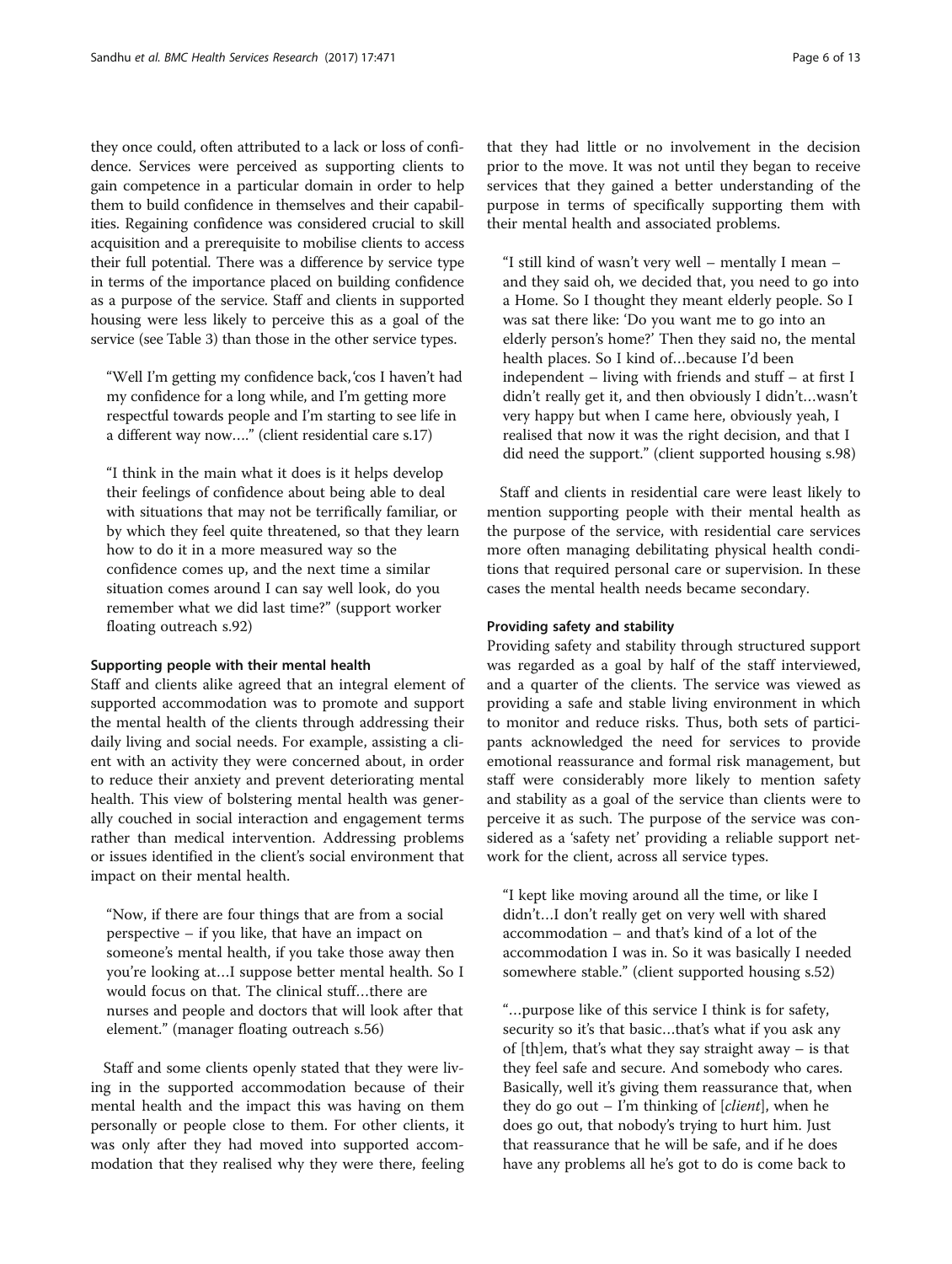me and I will give him the reassurance…" (support worker residential care s.80)

# Anxiety about the continuity of support

A paradoxical consequence of building confidence and creating a safe and secure living environment was the increased likelihood that this would lead to further change. Most participants discussed their anxiety about the uncertainty and potential lack of support when clients move on from a service. Thus, engendering safety and security can also reduce a client's desire for change. Clients feared changes in their support might harm their progress. Most worried about their ability to cope and manage daily tasks in a new environment. The thought of moving on or severing ties with the service resulted in anxieties about losing their safety net.

"The anxiety's always been there, it's not just anxiety it's things that like I know I wouldn't cope in a flat on me own…" (client supported housing s.95)

"Yeah that's because, you know everyone wants to be safe and secure whether, you know whether you're ill or not, so to have that in the back of your mind to know that you've got a place for life, you know is good, but then at the same time, you know you can get caught in a trap and then you think well you know something's a bit too safe and you don't wanna move on 'cos you know you get scared of change." (client floating outreach s.76)

Confronted by such fears, some staff were often dissuaded from pursuing move-on with clients when they anticipated this response.

"…we've tried it once with one person and it was a no-go. As I say I think it's a safety blanket, and I think it's a case of not so much us approaching them but them approaching us if they're ready to move. Because I think if they start to worry and panic and think 'I'm going to lose me home'…" (manager support housing s.97)

# Helping and aiding effective practice in supported accommodation

Despite the resistance to move on, staff and clients related examples of effective practice in supported accommodation. Six interrelated themes captured these: (i) the supportive presence of others; (ii) incremental steps to progress; (iii) working together to avoid deskilling and dependency; (iv) feeling known and personally understood; (v) tailored support for social and community engagement; and (vi) building confidence through encouragement. The frequency of these themes amongst the staff and clients is presented in Table [2](#page-4-0), and by service type in Table [3.](#page-4-0)

# The supportive presence of others

The support of other staff and residents was considered essential to positive outcomes. Clients reported the presence of others was helpful in terms of feeling safe, reassured, comforted, and afforded the opportunity to engage with others to share similar experiences. When the service promoted respectful interactions between clients this created fertile ground for nurturing protective and personally valued relationships within the service. Clients and staff in floating outreach were least likely to mention the supportive presence of others, as staff would often be required to deliver access to others, or would be the main supportive presence in the client's life.

"Yeah, I'm not very good at living alone. So just having…if anything goes wrong for me I've got, I've got the support… yeah residents as well actually. But I've lived in supported accommodation because of the having other people around helps really." (client residential care s.67)

"We might not have actually touched on anything… serious, but just that, just that chin-wag, just that interaction with somebody that's going through the same thing as you is…it's just, you can't put a price on that." (client supported housing s.69)

"And I think, like I say…just from taking these ladies to the coffee mornings they have…you know it's not for everybody but, you know you can see that they've made friends, they've interacted with people, they've… you know they've shared stories and also I think…it's empowering really because you can help each other and sort of give each other tips on how you cope with your mental health.." (support worker floating outreach s.71)

However, other clients could also provoked tension and frustration and some people described how the atmosphere created by excessively noisy, inappropriate or disrespectful clients contributed to conflict. Staff frequently used mediation and early intervention methods to deal with tension and resolve conflict between clients in residential care and supported housing. Some clients would also mediate when tension arose between fellow clients. Staff acknowledged the benefit of sharing information and involving others from within the service and professionals from outside to support appropriate decision making.

"..One person hadn't been taking their medication, was on Clozapine, became quite poorly quite quickly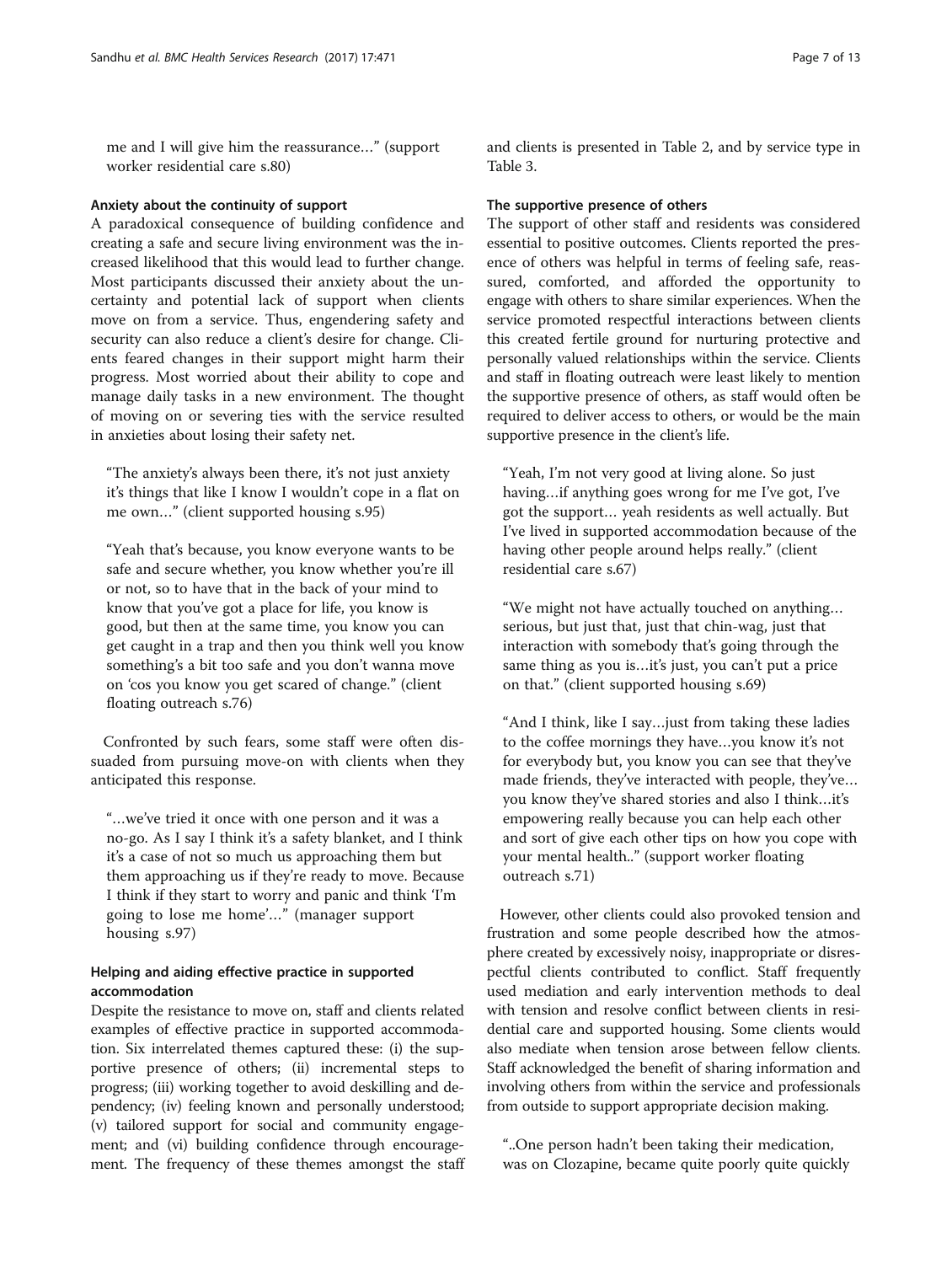and was quite intimidating to another one of the tenants, and staff intervened pretty quick and basically take them aside, diffuse them…calm the situation down, get in touch with the CPN, and unfortunately that person was admitted to hospital, but sometimes that does happen." (manager supported housing s.97)

# Incremental steps to progress

Incremental steps were essential to increasing a client's independence and willingness to move on. This was done through: breaking down concerns into more manageable steps; reducing support hours; moving the client into purpose built less supported 'stepdown accommodation' within the service; or continued short-term transitional support after a client had moved to their new accommodation. Essentially, clients viewed services as helpful if they felt they received adequate preparation and support during the process of moving to their new accommodation rather than being abandoned.

"We have a lady and she was really, really poorly when she came to us, very low self-esteem, very anxious, very depressed, very paranoid – wouldn't eat or drink off the table [stayed in bed]. We've taken little steps with her – she is now at the stage where she's going out on public transport, she's now going out to activities, she's now attending appointments on her own, she's confident in making telephone calls and we think we've done really well with her." (manager residential care s.61)

"It won't be shared; it'll be a one-bedroom flat and I will get some support when I move from here, like the safety and support workers that support you for a few months. So they don't just chuck you out – like you have got something." (client supported accommodation s.52)

A phased reduction in support helped build a client's confidence with a skill or activity. Support planning and formal key-working sessions with clients allowed staff to identify goals and assess the potential limitations in achieving them.

"So it's discussed at every support plan - they happen monthly, two-monthly, three-monthly, depending on what the client's needs are, so we just discuss about moving on, if it's moving on from accommodationbased, or whether it's to another accommodation setting that they require, but we'll also discuss about the steps towards independent living and what services or support needs to take place to achieve that." (manager floating outreach s.94)

While deskilling and disempowering clients and creating dependency were common concerns irrespective of service type, these negative outcomes could be avoided through joint decision-making in which a process of managed autonomy encouraged partnership working between clients and staff, rather than one of paternalism. Giving advice to clients, prompts, reminders, and sharing distinct parts of an activity were given as examples of this joint effort.

"….what we're aware of as well is there's always a chance you can deskill people, and that's what we're very aware of; that we don't wanna bring somebody into support like this and then take away the skills they've already learnt by offering too much support if that makes sense – that all your meals are provided here: that's deskilling somebody…We always try and keep those people, when they come in to us, if they've got those skills we don't want them to lose it." (support worker supported housing s.19)

"You…you've got two sides of the coin, because you've got help being offered right? Um, but also you've got to help yourself. They go hand-in-hand as it were – if you're not prepared to help yourself then she's wasting her time, and that sort of motivates me." (client floating outreach s.87)

## Feeling known and personally understood

Staff-client trust was essential to help the client feel personally understood and their personhood recognised. This demanded a process of familiarisation and mutual respect, which permitted openness in addressing the client's needs and risks. This involved questions about client preferences and involving them in decisions. This theme was more commonly mentioned by staff and clients in residential care and floating outreach where proximity and one-toone time were more readily available to build relationships.

"..she's aware that I'm intelligent enough to kind of look after myself, but just a little bit sort of overwhelmed with a load of stuff that's been going on so…and that's what's made me fall behind and kind of lose track and things. But from her part kind of using her skills to try and sort of ascertain like what do I need to be doing for this guy and what can he do for himself?....it's kind of been almost tailor-made for me, which I suspect is sort of a credit to [support worker's] kind of people skills." (client floating outreach s.71)

"…a necessary part of relationship building – not just at the beginning, but at times throughout my relationship with clients, to be social. So, maybe suggesting that we go out into town and have coffee -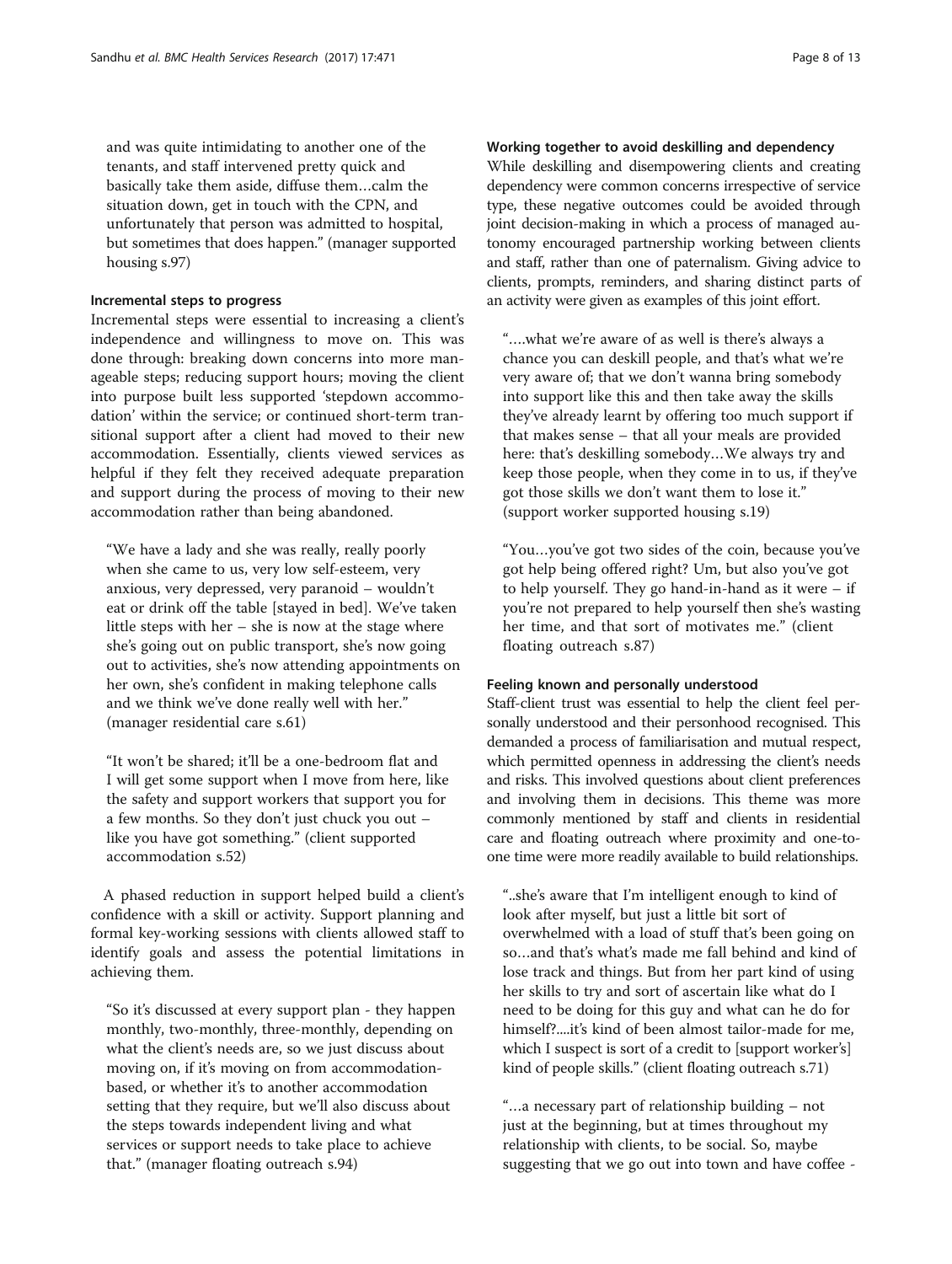particularly if there's a level of anxiety about being around a lot of people. And I will do that purposely." (support worker floating outreach s.92)

# Tailored support and provision for social and community engagement

Social inclusion was also vital to building independence for most participants, but achievable only through a more personalised approach in which social activities were tailored to the client's needs and tastes. This was done by signposting or, where necessary, actually accompanying the client to an activity, or getting clients to interact more with their local community. Clients mentioned the need for supported social and community engagement more so than the staff. Clients that benefitted the most from the support were the ones that received support to increase or expand pre-existing interests and goals, where support was aligned with the individual's aspirations and adjusted to their changing needs.

"He's got me in touch with, I'm not sure  $-1$  think they're a charity and they do all sorts of things, mainly for homeless people but, with mental illness and all sorts and he's got me in touch with those and I done a course – it was a resilience course; that was for a mental health course and he's also helped me get onto a bike maintenance course, and also Monday morning down to the canal for fishing…" (client floating outreach s.85)

"We've got one gentleman who, he was visiting his step-father every weekend, and he'd done it for the last 20 years, and he turned round to me and said 'Well I don't want to go every weekend' and I'm: what would you rather do? So we sat down at the computer and checked the cinema listings and now every other weekend he goes to the cinema, has a meal with a friend and then comes back. So that we broke out of his routine and he's really enjoying having a bit more independence." (manager residential care s.25)

Particularly helpful to clients in floating outreach was regular interaction with their support worker to increase opportunities for any form of social interaction. Staff attributed the lack of opportunities to support clients with social and community engagement to a lack of funding and dedicated time to support this:

"I mean I'm not one to tell people what to do, but I think it would be good for some tenants to get out and do different things, and I think if we were able to do that with tenants, I think the tenants would be amenable to do that. Because a lot of people they don't want to go out on their own and don't have that many friends and family, so it's just like… the social aspect of it and I think it would be beneficial for the tenant's mental health if we could sort of do a social activity with them. But the supported people contract that we are under, it only allows us to provide housingrelated support." (support worker floating outreach s.76)

# Building confidence through encouragement

Nearly all staff spoke of helping their clients through constant encouragement to engage in activities and actions that would increase their confidence in two ways. First, to demonstrate to the client that they were able to do the activity or engage in the situation they previously felt they were unable to do, or were reluctant to do. Second, staff used knowledge of clients' past achievements and abilities to encourage new activities.

"Well like I have one client and like he needed a lot of support with his shopping but we sort of go with him in the initial stages or, so we'll go round with him and then he knows what to buy and then we suggested maybe writing a list out prior with him, he went with the choices that he would use, and then bit by bit we try to drop off our support, so that he can then go by himself and mainly give him lots of encouragement in saying that he'd be fine and he'd manage well on his own, and to try to control his anxiety levels while he was there, and then we only now support if he's feeling really unwell…but if he's feeling well enough then we try to encourage him to go by himself." (manager supported housing s.70)

Clients who appreciated this kind of staff encouragement suggested that it should be linked to a list of requisite practical skills or achievements to give them the reassurance they needed to cope in a more independent living situation.

"Well it's confidence-building, helping you to deal with things that you need to know about, like it's how to pay rent and your bills and how to keep yourself clean and…and where you should go." (client supported housing s.95)

# **Discussion**

# Main findings

While staff and clients had a shared understanding about the goals and purposes of supported accommodation services, the process of achieving them may be conflicted. Thus, building a secure stable environment may perversely reduce a client's desire to leave the service. Consequently, staff anticipating a negative reaction or impact on a client may be reluctant to pursue greater independence.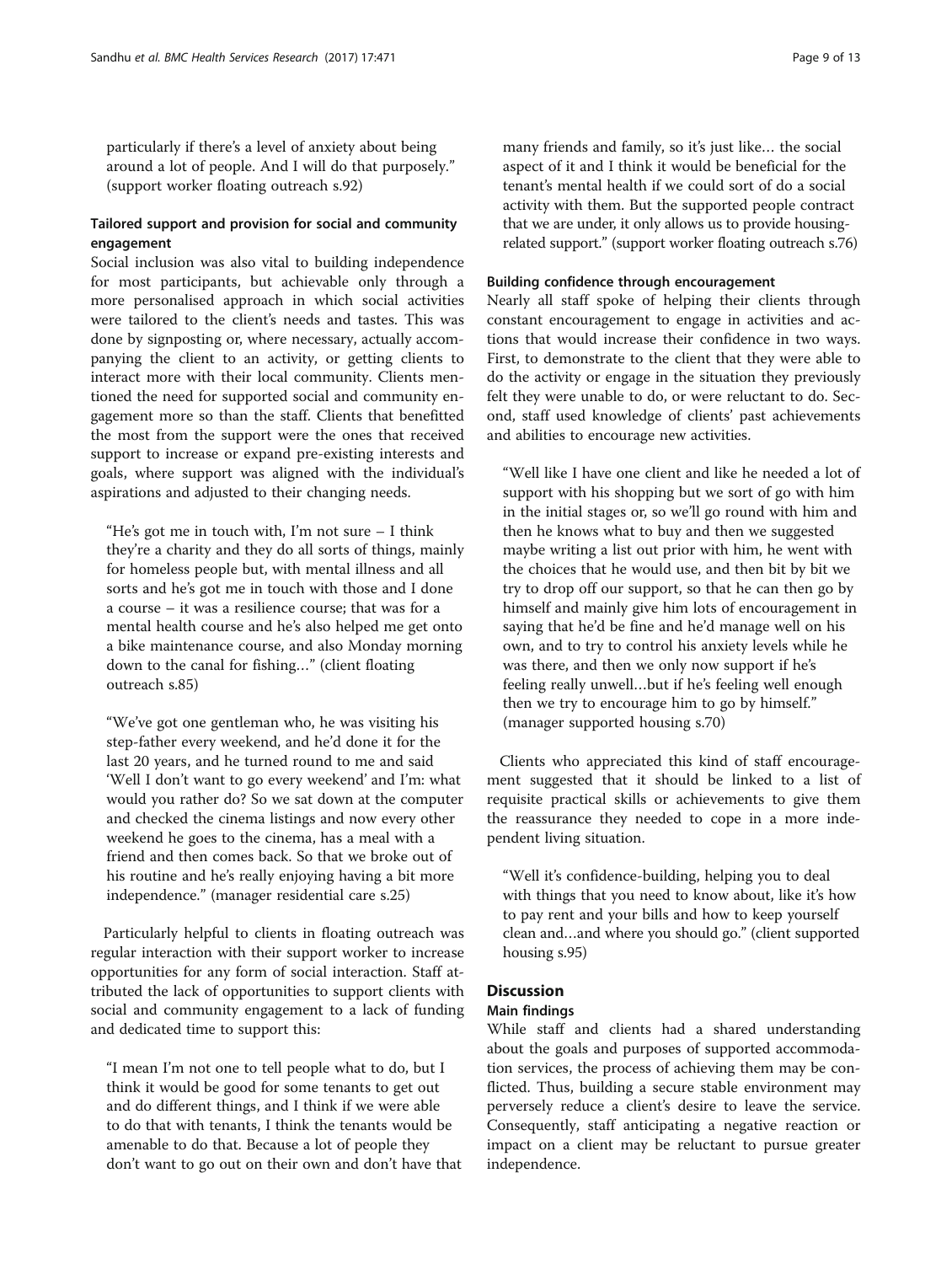Staff and clients in all three service types shared a similar understand of the facilitators of effective practice. They valued dependable relationships and shared experiences gained between clients and staff, formed through the visible supportive presence and encouragement of others, when clients feel personally known, understood and involved in decisions. To avoid dependency and anxieties about moving on from the service, staff and clients emphasised the need for staff to 'work with' clients in incremental ways to achieve progress. Entailed in this was a structure of stepdown procedures from breaking concerns into more manageable steps, reducing support hours gradually, providing transitional support and the use of purpose-built stepdown accommodation. Although important, client involvement in decisionmaking processes about moving on to more independent accommodation may be limited. We cannot say whether this is due to client passivity, deliberate avoidance to prevent the loss of an established 'home' or limited information. All three appear to contribute to client resistance to a move to a more independent living situation. The current rehabilitation system [\[13\]](#page-11-0) requires the movement of clients through the supported accommodation pathway. However, this may go against the very human need to feel settled and secure, with clients seeking a sense of permanence and familiarity from supported accommodation. The dissonance between the intended supported accommodation pathway and clients actually moving on to more independent living may perpetuate from mental health professionals viewing these services as providing somewhere for clients to live with access to support, while clients may view these placements as more of a 'home'. This disparity in views has been indicated elsewhere with clients preferring independent accommodation absent of institutional regimes, and professionals preferring environments with staff onsite [[32, 33](#page-12-0)].

In addition, staff and clients in all service types attributed tailored support and provision for social and community engagement as essential for building independence and confidence. For staff and clients in floating outreach services this theme was particularly pertinent. Recognition was given to the often isolated nature is which the clients live with visiting support. The regular interaction with the support staff could often be the main or only opportunity for clients to socially engage with others or access the wider community. In our findings, the floating outreach client group expressed the distinct pursuit for a 'normal life', or to have the same experiences as other people. Therefore, limited opportunities for social and community engagement for this group may be particularly pertinent. All staff endorsed the need for more funding and dedicated time to support clients' preferences for community activities.

# Comparisons to previous literature

The themes identified in this study lend support to those from a review of seven qualitative studies of clients' accounts in various forms of supported accommodation services in England [\[21](#page-12-0)]. Although the review focused primarily on the structural aspects of the housing, it conceptualised three determinants that enabled clients to benefit from the support: autonomy, domain and facilitation. Autonomy was mirrored in our analysis of independence as a goal and path to a 'normal life'. In Burgoyne's [\[21](#page-12-0)] review it was viewed as a goal and an outcome and was nurtured by environments that empowered clients as individuals with rights and choices. These aspects of empowerment were also presented in our analysis of clients feeling personally known and understood in their own right, which outlined the value placed on choice and involvement in decisions. Burgoyne's [[21](#page-12-0)] theme 'Domain' referred to the physical environment and dwellings themselves, something that was represented less in our findings. However, noise and the negative impact of other clients reflected aspects of our theme on the supportive presence of others through staff mediation and early intervention to counter the potentially negative impacts of shared space. The theme 'Facilitation' referred to staff effectively helping clients to live their lives the way they wanted to. This concept mapped onto several of our themes related to effective practice including feeling known and personally understood, providing tailored support for social and community engagement, and building confidence through encouragement.

The most notable difference between our findings and those of Burgoyne's [\[21\]](#page-12-0) review was the suggestion that clients in residential care were more likely to report disempowering staff attitudes that would be less likely to be helpful in promoting independence. Our findings did not support this and were more consistent with the view that building independence is a goal across the entire supporting accommodation continuum [\[34](#page-12-0)], particularly amongst staff. Furthermore, our findings highlighted some differences between service types, and between staff and clients, absence in this review [\[21](#page-12-0)]. Staff tended to be clearer about the goals and purpose of the service, particularly in relation to providing safety and stability. This was a lesser goal of the service from the perspective of the clients. In our findings, for residential care the goal of supporting people with their mental health care would more often compete with physical health goals, mitigating risks for clients with offense histories, and managing deteriorating conditions, compared with those in supported housing and floating outreach. In addition, clients in floating outreach more often reported being the most isolated and in need of support with social and community engagement, whereas residential care and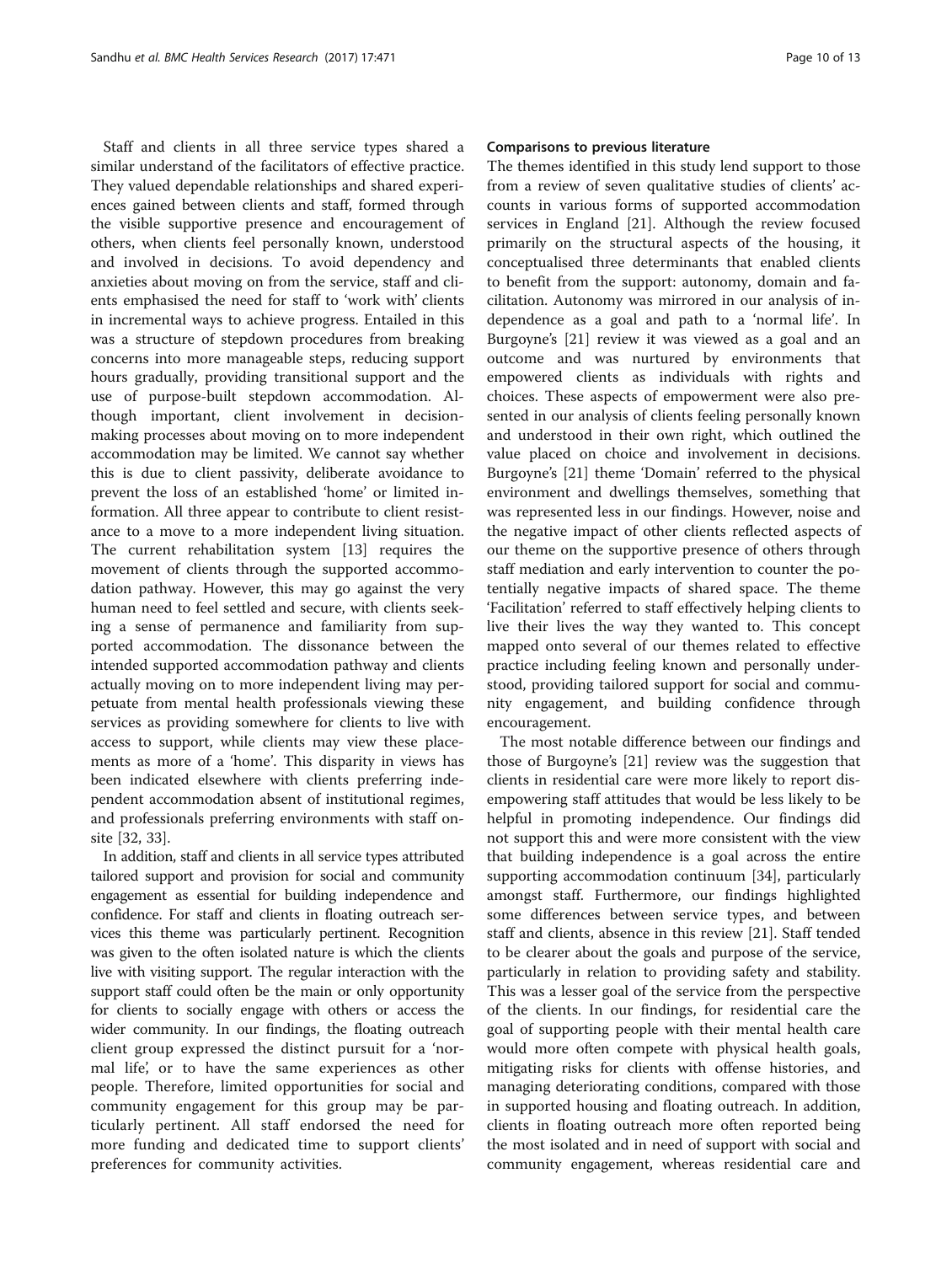supported housing clients experienced difficulties from being in the presence of others. For staff and clients in floating outreach, a shortage of time and a lack of support from others were limiting factors to building independence and social support.

Our themes also share similarities with recent findings from qualitative studies outside of the UK. Although the precise service models may differ, the variation in level of support is similar. For clients in Sweden and Denmark having a 'nest', and forming attachments with others and sharing experiences in supported housing, was akin to the desire for security and the supportive presence of others in our findings [[35, 36](#page-12-0)]. In Australia, when support workers and managers of a floating outreach programme were interviewed about their perceptions of the service, joint effort and involvement to avoid deskilling and dependency was highlighted through the theme of balancing the provision of care with the promotion of autonomy. In addition, feeling known and personally understood was also reflected in the author's analysis of developing an effective working relationship [[37\]](#page-12-0). Similar to our findings, in the United States of America, qualitative and observational studies with clients in supported accommodation services have noted the importance of stability, security, safety, and a flexible approach to foster a sense of autonomy [[38, 39\]](#page-12-0).

Most notably, a review of the international literature on various models of supported accommodation [[2\]](#page-11-0) supported the tension we found across service types regarding provision of safety and support whilst promoting independence; in other words, providing a safe and supportive home risks reducing a client's desire to move on to more independent accommodation. The review concluded that clients generally preferred more independent living situations, but had concerns about with the lack of support and loneliness outside of staffed settings.

#### Strengths and limitations

To our knowledge, these findings present the first qualitative analysis of both staff and client views and experiences across the three main types of supported accommodation services in England. Although the precise models may vary between countries, this study represents a range of supported accommodation types broadly familiar in most, in terms of safety, independence and level of staff input. We sought not only to elicit the experiences of those working and living in supported accommodation services, but also to explore the intention or purpose of these services from their perspective. Our analysis was data-led with the direct intention not to propose a particular theory or model on the purpose of supported accommodation. To our awareness, it is the first study to qualitatively analyse the relationship between the two, instead of focusing on one or the other.

However, this is a selective sample and we cannot be sure that we have fully captured the range of views and experiences available in these settings. Staff and clients may have been reluctant to share some of their more negative experiences, or to divulge elements of their practice or behaviours with concerns that they may be perceived or construed in a negative or undesirable way. We have no reason to assume this was the case, but nonetheless we selected participants that had previously been contacted by the researcher and were willing to participant in research. Staff and clients that may have felt apprehensive or marginalised from the services may not have agreed to take part in the national survey from which the potential participants for this study were drawn.

#### Implications for practice

The goals and purpose of these services were more clear and consistent amongst staff, regardless of service type. Some work is required with clients to more clearly articulate the purpose of these services, and to bring the clients on board, in order to prevent anxieties about progressing and moving on. The dual purpose of supported accommodation services to provide safe housing as well as supporting rehabilitation presents a common and historic tension in institutional care [\[3](#page-11-0), [40](#page-12-0)]. However, several of the themes we identified illustrated methods to overcome this including staff and clients working in partnership towards agreed goals in an incremental fashion and being clear about future move-on plans from an early stage in the process. Dedicated time and resources to support these activities are needed from inside and outside of the service. Restricted support hours and isolated services can limit the opportunity for progress. However, sufficient funding and joint working with other agencies and services could reduce this and support significant changes in independence, confidence and safety.

# Conclusions

This study provides an in-depth experiential understanding of the commonalities in service approach for adults with mental health problems in need of supported housing. The goals of clients in these services and the intentions of the staff in these services are similar in terms of: building independence and confidence; supporting people with their mental health; and providing safety and stability. However, there is a common tension between providing safe and supportive living environments whilst also promoting independence and facilitating rehabilitative change. Some of the themes on the experience of what aided effective practice, such as: incremental steps to progress, working together to avoid deskilling and dependency, and tailoring support for social and community engagement provide practical approaches to counter this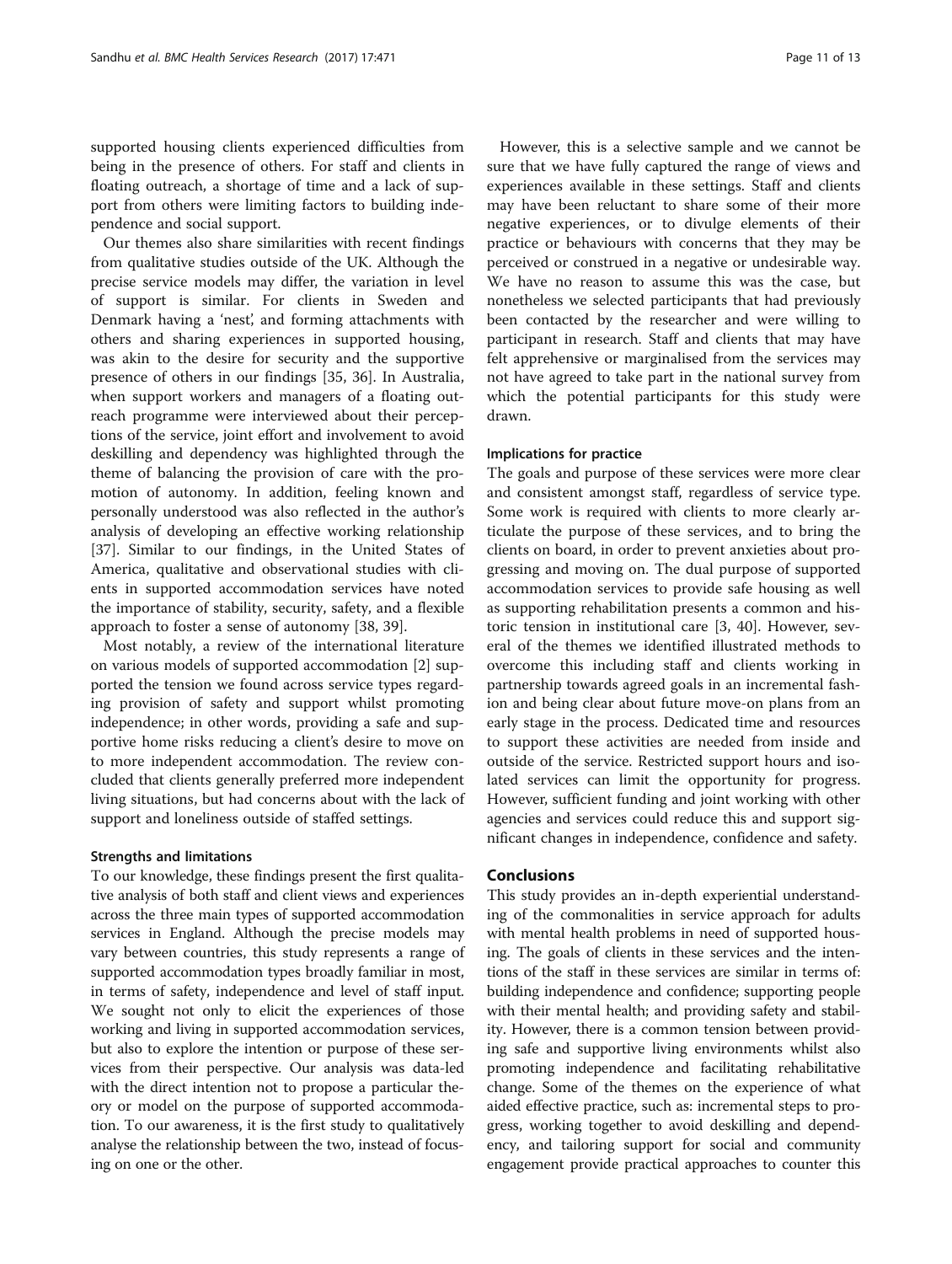<span id="page-11-0"></span>tension and increase independence to bring about rehabilitative change. These approaches were consistent in the views and experiences of staff and clients alike, and were applicable and acceptable in a range of supported accommodation services, despite the varying levels of support provided.

#### Abbreviations

COREQ: Consolidated criteria for Reporting Qualitative research; CPN: Community Psychiatric Nurse; NIHR: National Institute for Health Research; QuEST: Quality and Effectiveness of Supported Tenancies for people with mental health problems; UK: United Kingdom

#### Acknowledgements

We would like to acknowledge the QuEST Service User Reference Group (Katherine Barrett, James Bennett and Gavin McCabe) for their feedback on design and the findings of this research.

#### Funding

This paper presents independent research funded by the National Institute for Health Research (NIHR) under its Programme Grants for Applied Research scheme (RP-PG-0610-10,097). The views expressed in this publication are those of the authors and not necessarily those of the National Health Service, the NIHR or the Department of Health.

#### Availability of data and materials

The full anonymised interview dataset supporting the conclusions in this article cannot be shared or made publically available. The individual participants did not consent to data (anonymised or otherwise) being made available to anyone outside of the research team. Consent was only taken for the reporting of anonymised analyses and findings.

#### Authors' contributions

SS contributed to data acquisition, conducted the analysis and drafted the manuscript. HK conceived, designed, and supervised the study, contributed to interpretation of the data, and critically commented on drafts of the manuscript. SP conceived, designed and supervised the study, contributed to interpretation of the data, and critically commented on drafts of the manuscript. GL designed and supervised the study, contributed to the interpretation of the data, and critically commented on drafts of the manuscript. JK contributed to data acquisition, contributed to the interpretation of data, and critically commented on drafts of the manuscript. PM contributed to data acquisition, contributed to the interpretation of data, and critically commented on drafts of the manuscript. IH contributed to data acquisition, contributed to the interpretation of data, and critically commented on drafts of the manuscript. SD managed the research, contributed to the interpretation of data, and critically commented on drafts of the manuscript. MA contributed to the design, interpretation of the data, and critically commented on drafts of the manuscript. SC contributed to the design, interpretation of the data, and critically commented on drafts of the manuscript. MK contributed to the design, interpretation of the data, and critically commented on drafts of the manuscript. GS contributed to the design, interpretation of the data, and critically commented on drafts of the manuscript. All authors have read and approved the final manuscript.

#### Ethical approval and consent to participate

This study was approved by the London Harrow Research Ethics Committee of the National Health Service (reference 12/LO/2009). Written consent was gained prior to the semi-structured interview, and participants were informed that the interviews would be audio recorded and transcribed for analysis, and that all reporting of the analysis would be anonymised.

#### Consent for publication

Not applicable.

# Competing interests

The authors declare that they have no competing interests.

# Publisher's Note

Springer Nature remains neutral with regard to jurisdictional claims in published maps and institutional affiliations.

#### Author details

<sup>1</sup>Unit for Social and Community Psychiatry, WHO Collaborative Centre for Mental Health Services Development, Queen Mary University of London, Newham Centre for Mental Health, London E13 8SP, UK.<sup>2</sup> Bamford Centre for Mental Health & Wellbeing, University of Ulster, Derry, Northern Ireland. <sup>3</sup> Division of Psychiatry, University College London, Maple House, London, UK 4 North London Service User Research Forum, Division of Psychiatry, University College London, Maple House, London, UK. <sup>5</sup>Department of Geography, Durham University, Durham, UK. <sup>6</sup>Implementing Recovery through Organisational Change, Mental Health Network NHS Confederation, London, UK.

# Received: 8 May 2016 Accepted: 27 June 2017<br>Published online: 11 July 2017

#### References

- 1. Fakhoury W, Priebe S. The process of deinstitutionalization: an international overview. Curr Opin Psychiatry. 2002;15:187–92.
- 2. Fakhoury W, Murray A, Shepherd G, Priebe S. Research in Support Housing. Soc Psychiatry Psychiatr Epidemiol. 2002;71:301–15.
- 3. Fakhoury W, Priebe S. Deinstitutionalization and reinstitutionalization: major changes in the provision of mental healthcare. Psychiatry. 2007;6:313–6.
- 4. Priebe S, Turner T. Reinstitutionalisation in mental health care. BMJ. 2003; 326:175–6.
- 5. Brunt D, Tibblin L. Supported housing and housing support for the psychiatrically disabled: background, policies, practises and current changes. Aotearoa NZ Soc Work. 2011;23:54–65.
- 6. Carpenter M. Residential placement for chronic psychiatric patients: a review and evaluation of the literature. Schizophr Bull. 1978;4:384–98.
- 7. Chilvers R, Macdonald GM, Hayes A. Supportive housing for people with severe mental disorders. Cochrane Database Syst Rev. 2006;4:CD000453. doi[:10.1002/14651858.CD000453.pub2.](http://dx.doi.org/10.1002/14651858.CD000453.pub2)
- 8. Smoyak SA. The history, economics, and financing of mental health care. Part 2: the 20th century. J Psychosoc Nurs Ment Health Serv. 2000;38:26–37.
- 9. Department of Health. The national service framework for mental health. London: Department of Health; 2009.
- 10. Kyle T, Dunn J. Effects of housing circumstances on health, quality of life and healthcare use for people with severe mental illness: A review. Health Soc Care Community. 2008;16:1–15.
- 11. Knapp M, Andrew A, McDaid D, Iemmi V, McCrone P, Park A, et al. Making the business care for effective interventions for people with schizophrenia and psychosis. London: Personal Social Services Research Unit at the London School of Economics and Political Science; 2014.
- 12. Johnson R, Griffiths C, Nottingham T. At home? Mental health issues arising in social housing. London: NIMHE; 2006.
- 13. Joint Commissioning Panel for Mental Health. Volume 2: Practical Mental Health Commissioning. Guidance for commissioners of rehabilitation services for people with complex mental health needs. London: JCPMH. 2016. Available: [http://www.jcpmh.info/wp-content/uploads/jcpmh-rehab](http://www.jcpmh.info/wp-content/uploads/jcpmh-rehab-guide.pdf)[guide.pdf.](http://www.jcpmh.info/wp-content/uploads/jcpmh-rehab-guide.pdf) Accessed 30 June 2017.
- 14. Nelson G. Housing for people with serious mental illness: approaches, evidence and transformative change. J Sociol Soc Welfare. 2010;37:123–46.
- 15. Priebe S, Saidi M, Want A, Mangalore R, Knapp M. Housing services for people with mental disorders in England: patient characteristics, care provision and costs. Soc Psychiatry and Psychiatr Epidemiol. 2009;44:805–14.
- 16. Barbato A, D'Avanzo B, Rocca G, Amatulli A, Lampugnani D. A study of long-stay patients resettled in the community after closure of a psychiatric hospital in Italy. Psychiatr Serv. 2004;55:67–70.
- 17. De Girolamo G, Picard A, Micciolo R, Falloon I, Fioritti A. Morosini R for PROGRES Group. Residential care in Italy: national survey of non-hospital facilities. Br J Psychiatry. 2002;181:220–5.
- 18. Centre for Housing Research. Supporting people client outcomes & reports; 2015. Available [http://kimmckee.co.uk/wp-content/uploads/2011/11/SP-](http://kimmckee.co.uk/wp-content/uploads/2011/11/SP-Final_Report-03-15.pdf)[Final\\_Report-03-15.pdf.](http://kimmckee.co.uk/wp-content/uploads/2011/11/SP-Final_Report-03-15.pdf) Accessed 30 June 2017.
- 19. Department of Community and Local Government. Research into the effectiveness of floating support services for the supporting people programme. London: Final Report Communities and Local Government; 2006.